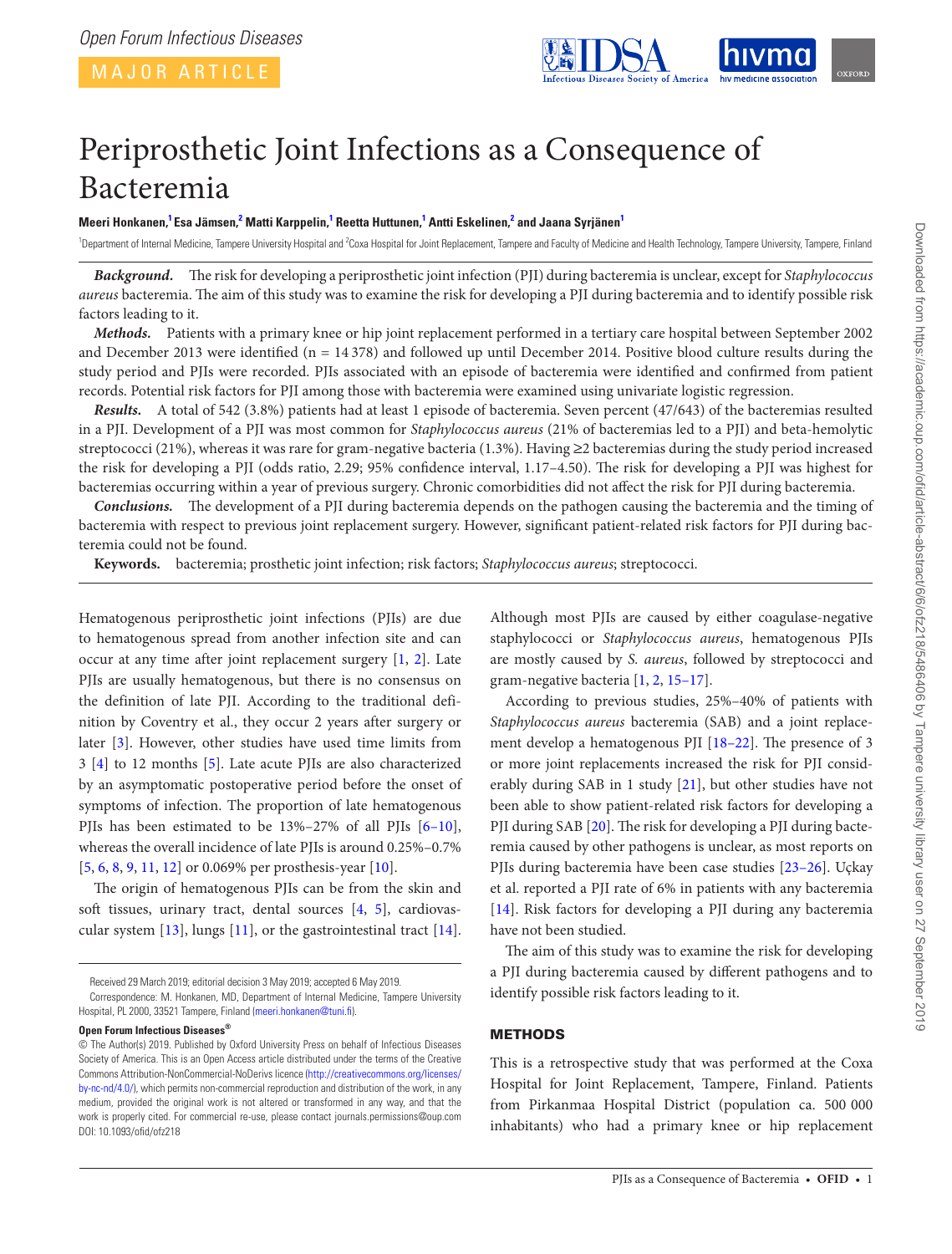performed between September 2002 and December 2013 at the hospital were identified from the hospital database (see [Figure](#page-1-0)  [1](#page-1-0) for a description of the study patients). Patients could have had additional primary hip and knee replacements (performed elsewhere or before the study period), but information on these was not available. The follow-up period for each patient was from the date of the first joint replacement surgery during the study period to the date of death or December 31, 2014, whichever occurred first. According to national legislation, patient informed consent was not required due to the retrospective design of the study. Institutional permission to conduct this study was granted by the authorities responsible for the patient records.

All positive blood culture results of the study patients occurring after the primary surgery until December 31,



<span id="page-1-0"></span>**Figure 1.** Description of the study patients. Abbreviation: PJI, periprosthetic joint infection.

2014, were obtained from the electronic records of the accredited microbiology laboratory of Tampere University Hospital. Positive blood cultures caused by coagulase-negative staphylococci, corynebacteria, micrococci, or *Cutibacterium* species were considered significant only if there was growth on 2 blood culture bottles ( $n = 28$ ); otherwise, they were defined as contaminants ( $n = 89$ ). Positive blood cultures by other pathogens were considered significant regardless of the number of positive culture bottles. All consecutive positive blood cultures with the same organism taken within 7 days of the first positive sample were considered part of the same episode of bacteremia.

PJI cases were identified from 6 different data sources: (1) prospective surveillance data from the national Finnish Hospital Infection Program of the National Institute of Health and Welfare, (2) postdischarge surveillance data gathered by an infection control nurse, (3) positive bacterial cultures of joint aspirates or tissue cultures from samples taken at the Coxa Hospital for Joint Replacement, (4) hospital discharge records with a diagnosis code of PJI (ICD-10 diagnosis code T84.5 or T81.4), (5) local joint replacement database records on revision arthroplasties performed due to PJI, and (6) Coxa's own infection register. A detailed description of these data sources can be found in a previous study of the patient population [\[27](#page-5-15)]. If the PJI occurred in a joint that was replaced outside of the study period ( $n = 4$ ), it was not included in the analyses (but the patients remained in the study cohort, as they had other joints replaced at the Coxa hospital during the study period).

Patients with the same organism cultured from blood and from the affected joint were considered to have a PJI as a consequence of bacteremia. Cases where the PJI was determined to be the source of the bacteremia, based on the timing of symptom onset, were identified from the patient charts  $(n = 9)$  by 1 of the authors (M.H.) and were not included in the analyses. If the patient had a culture-negative PJI and bacteremia, patient charts were also reviewed. If the treating clinicians considered the PJI to be caused by the pathogen identified in the blood culture, it was recorded as such. Also, patient charts of patients who had a long duration (>7 days) between the positive blood culture and identification of the PJI were checked to verify the association.

Information on patients' chronic diseases (diabetes, rheumatic diseases, chronic heart failure, chronic coronary disease, arrhythmias, and chronic lung disease) was gathered from the drug reimbursement register of the Social Insurance Institution of Finland. For the statistical analyses, chronic heart failure, chronic coronary disease, and arrhythmias were grouped together (chronic heart disease). Information on body mass index (BMI), indication for joint replacement surgery, use of (antibiotic-impregnated) cement in the surgery, and date of death was gathered from Coxa's electronic database.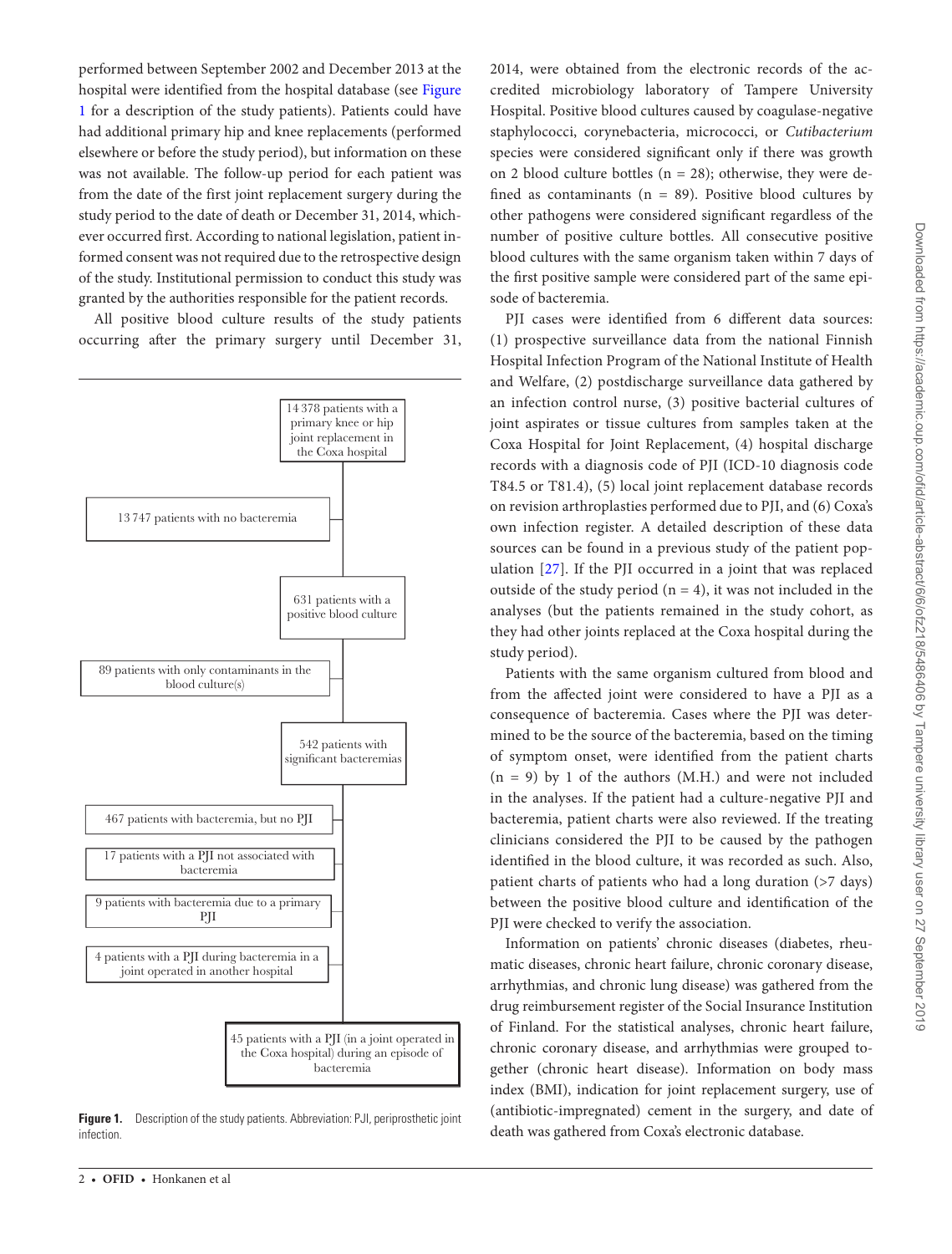#### **Statistical Analysis**

All data analyses and management were performed using the SPSS for Windows 25.0 statistical software package.

The incidence of bacteremia and PJI was calculated as the incidence rate per 1000 person-years. Incidence of PJI as a consequence of bacteremias caused by different pathogens was calculated. Means or medians were calculated for continuous variables with a normal or skewed distribution, respectively.

The association between different potential risk factors (number of bacteremias, BMI, male gender, knee location, time since previous joint replacement surgery, age, indication for joint replacement surgery, use of cement in the operation, and chronic diseases) and the development of a PJI during bacteremia were examined for each joint separately. If the patient had multiple bacteremias during the study period, each was included in the analyses separately when analyzing the effect of age and time since previous joint replacement surgery on the risk for PJI. Potential risk factors were analyzed using binary logistic regression with univariate analysis, and odds ratios and 95% confidence intervals were calculated.

## RESULTS

There were 14 378 patients with a primary knee or hip joint replacement performed during the study period. Of these, 4475 patients had more than 1 primary joint replacement. A total of 1346 patients had a revision arthroplasty performed during the study period. The mean follow-up time (range) was 6.0 (0–12) years.

During the study period, 542 (3.8%) patients had at least 1 episode of bacteremia after the primary joint replacement surgery, and 85 (0.6%) patients had more than 1 bacteremia. The maximum number of separate episodes of bacteremia per patient was 8 (1 patient). In total, there were 643 episodes of bacteremia. The incidence rate of bacteremia was 7.4 per 1000 person-years. The bacteremias occurred 3–4285 days after the first joint replacement operation (median, 1460 days); 13% occurred within 1 year (85/643) and 4% within 3 months (27/643). *Escherichia coli* was the most common causative pathogen (241/643, 37% of bacteremias). The distribution of pathogens causing the bacteremias is shown in [Table 1.](#page-2-0)

There were in total 288 PJIs, and the incidence rate was 3.3 per 1000 person-years. Of the infections, 131 (45%) were early infections occurring within 90 days of the previous surgery, 53 (18%) occurred within 3–12 months, and 104 (36%) occurred after 1 year. The distributions of the PJIs over time for patients with and without bacteremia are shown in [Figure](#page-3-0)  [2A](#page-3-0) and [B](#page-3-0).

Of the episodes of bacteremia, 7% (46/643) resulted in a PJI [\(Table 1\)](#page-2-0). One of these was a bilateral knee infection. Of the PJIs during bacteremia, 29 (62%) were in the knees and 18 (38%) in the hips. Seven PJIs occurred after revision joint

### <span id="page-2-0"></span>**Table 1. Distribution of Pathogens Causing Bacteremia and PJIs Developed During Bacteremias**

|                                           |     | Total No. of<br>Bacteremias<br>$(n = 643)$ | No. of<br><b>Bacteremias</b><br>With a PJI<br>$(n = 46)$ |                |
|-------------------------------------------|-----|--------------------------------------------|----------------------------------------------------------|----------------|
| Pathogen                                  | No. | $\%$                                       | No.                                                      | $\%$           |
| Escherichia coli                          | 241 | 37                                         | 3                                                        | $\mathbf{1}$   |
| Staphylococcus aureus                     | 105 | 16                                         | 21 <sup>a</sup>                                          | 20             |
| Beta-hemolytic streptococci               | 58  | 9                                          | 12                                                       | 21             |
| Streptococcus pneumoniae                  | 43  | 7                                          | 2                                                        | 5              |
| Coagulase-negative staphylococci          | 28  | $\overline{4}$                             | $\Omega$                                                 | $\overline{0}$ |
| Enterococci                               | 28  | 4                                          | 1                                                        | 4              |
| Klebsiella species                        | 27  | $\overline{4}$                             | 1                                                        | $\overline{4}$ |
| Viridans group streptococci               | 25  | 4                                          | 4                                                        | 16             |
| Other gram-negative bacteria <sup>b</sup> | 46  | 7                                          | $\Omega$                                                 | $\overline{0}$ |
| Anaerobes                                 | 20  | 3                                          | 2                                                        | 10             |
| Yeasts                                    | 3   | 0.5                                        | $\Omega$                                                 | 0              |
| Other <sup>c</sup>                        | 12  | 2                                          | $\Omega$                                                 | 0              |
| Polymicrobial                             | 7   | 1                                          | 0                                                        | 0              |

Abbreviation: PJI, periprosthetic joint infection.

<sup>a</sup>Includes 1 bilateral infection, which is counted as 1.

b Includes enterobacteriae, *Pseudomonas* species, *Proteus* species, *Morganella morganii*, *Citrobacter* species, *Haemophilus influenzae*, *Serratia marcescens.*

c Includes lactobacilli, *Listeria monocytogenes*, *Actinobaculum schaalii*, *Aerococcus urinae*, *Arcanobacterium pyogenes*, *Granulicatella adiacens.*

replacement. One patient had 2 separate PJIs associated with different episodes of bacteremia. Thus, 45/542 (8%) patients with 1 or more episodes of bacteremia developed a PJI. The duration between the first positive blood culture and identification of the PJI ranged from 0 to 512 days (median, 2 days). There were 10 (21%) PJIs where the pathogen could not be identified from the affected joint, but these were considered to be caused by the pathogen identified in the blood culture. In most cases, these patients had received antibiotics before taking the samples for bacterial culture from the joint.

The development of a PJI during bacteremia varied between different pathogens ([Table 1\)](#page-2-0). It was most common for *Staphylococcus aureus*, beta-hemolytic streptococci, and viridans group streptococci, but rare for gram-negative bacteria and coagulase-negative staphylococci; 1.3% of bacteremias caused by gram-negative bacteria resulted in a PJI. There were 11 PJIs as a consequence of bacteremia that occurred within 3 months of the previous surgery. These infections were caused by *Staphylococcus aureus* (n = 3), viridans group streptococci (n = 2), *Streptococcus agalactiae* (n = 2), *Clostridium perfringens* (n = 2), *Klebsiella terrigena* ( $n = 1$ ), and group G streptococcus ( $n = 1$ ).

Having more than 1 bacteremia during the study period increased the risk for developing a PJI ([Table 2\)](#page-4-0). Also, the risk for developing a PJI was higher for bacteremias occurring less than a year after the previous surgery than for bacteremias occurring later. Gender, obesity (BMI  $\geq$  25), operated joint (hip, knee), indication for primary surgery, use of antibiotic-impregnated cement for prosthesis fixation, and chronic diseases did not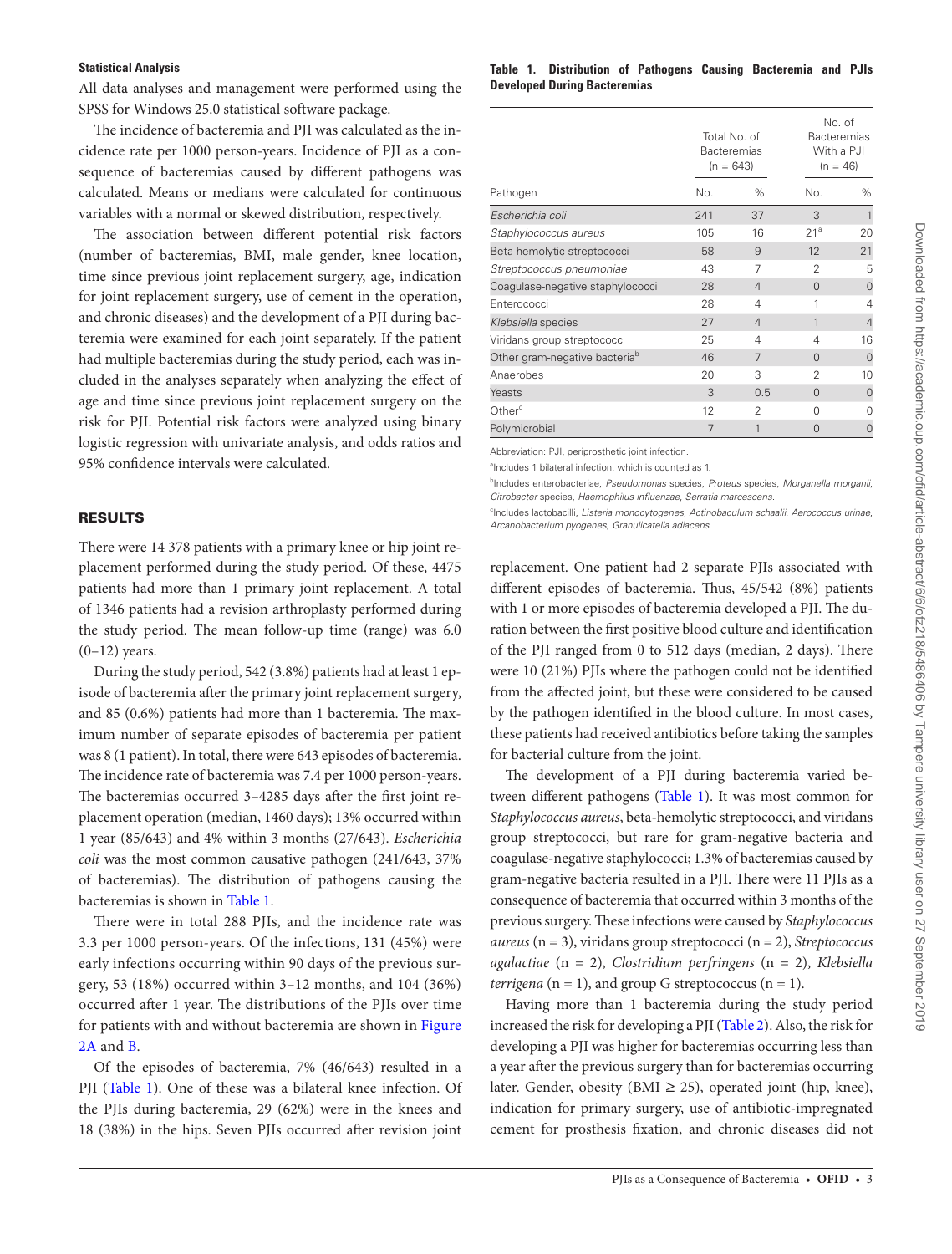

**Figure 2.** A, The distribution of periprosthetic infections over time in patients without bacteremia. B, The distribution over time of periprosthetic joint infections as a consequence of bacteremia.

affect the risk of developing a PJI as a consequence of bacteremia [\(Table 2](#page-4-0)). Older age was associated with a lower risk of developing a PJI, but when the effect of bacteremias caused by *E. coli* was taken into account in a multivariable analysis, the effect of patients' age was no longer statistically significant (odds ratio, 0.97; 95% confidence interval, 0.95–1.00).

## **DISCUSSION**

This study shows that development of a PJI as a consequence of bacteremia is highly dependent on the type of pathogen causing the bacteremia. The risk was the highest in bacteremias caused by *Staphylococcus aureus*, beta-hemolytic streptococci, and viridans group streptococci and was associated with repeated episodes of bacteremia. On the other hand, the development of a PJI during bacteremia caused by gram-negative bacteria,

<span id="page-3-0"></span>especially *E. coli*, and coagulase-negative staphylococci, was rare. Patients with a bacteremia occurring within 1 year of previous surgery had a higher risk of developing a PJI than those with bacteremias occurring later.

In the current study, 7% of the episodes of bacteremia resulted in the development of a PJI, corresponding to the rate described by Uçkay et al. [[14\]](#page-5-12). In their study, 6% (5/81) of bacteremias resulted in a PJI. Other studies examining the risk of developing a PJI during SAB [18–22] have reported slightly higher rates than in the current study. Uçkay et al. reported a rate of 2.9% for PJI during bacteremia caused by *E. coli*, 14% for SAB, and 40% for anaerobic bacteremia, but the number of PJIs as a consequence of bacteremia was so small ( $n = 5$ ) that it is difficult to make meaningful conclusions from the results. No other studies have examined the risk of developing a PJI during bacteremia caused by pathogens other than *S. aureus*.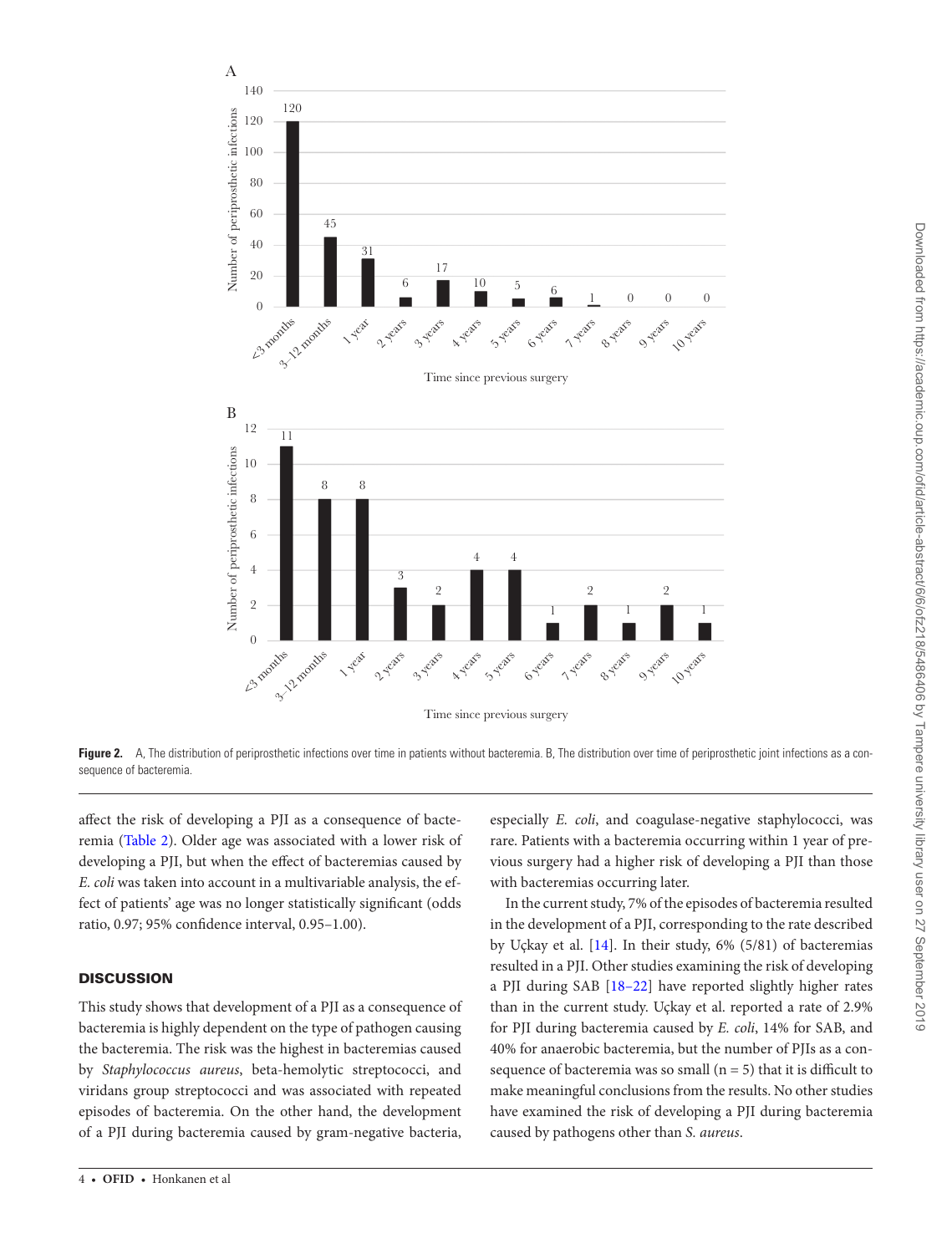<span id="page-4-0"></span>

|                                                                    |     | Joints With PJI<br>$(n = 47)$ |     | Joints Without<br>PJI ( $n = 672$ ) |            |                         |  |
|--------------------------------------------------------------------|-----|-------------------------------|-----|-------------------------------------|------------|-------------------------|--|
| <b>Risk Factor</b>                                                 | No. | %                             | No. | $\%$                                | Odds Ratio | 95% Confidence Interval |  |
| No. of bacteremias $\geq$ 2                                        | 13  | 28                            | 96  | 14                                  | 2.29       | $1.17 - 4.50$           |  |
| BMI $\geq$ 25 kg/m <sup>2</sup>                                    | 38  | 81                            | 473 | 70                                  | 1.82       | $0.70 - 4.72$           |  |
| Chronic lung disease                                               | 3   | 6                             | 33  | 5                                   | 1.32       | $0.39 - 4.48$           |  |
| Chronic heart disease                                              | 6   | 13                            | 72  | 11                                  | 1.22       | $0.50 - 2.97$           |  |
| Male gender                                                        | 21  | 45                            | 276 | 41                                  | 1.16       | $0.64 - 2.10$           |  |
| Knee joint                                                         | 29  | 62                            | 398 | 59                                  | 1.11       | $0.60 - 2.04$           |  |
| Time since previous joint replacement, y <sup>a</sup>              |     |                               |     |                                     |            |                         |  |
| $<$ 1                                                              | 17  | 36                            | 94  | 12                                  | 1.00       |                         |  |
| $1 - 10$                                                           | 28  | 60                            | 672 | 85                                  | 0.23       | $0.12 - 0.44$           |  |
| >10                                                                | 2   | 4                             | 24  | 3                                   | 0.46       | $0.10 - 2.13$           |  |
| Age at the time of bacteremia, mean (SD), $^a$ y                   | 71  | (11)                          | 76  | (10)                                | 0.97       | $0.94 - 0.99$           |  |
| Rheumatic disease                                                  | 3   | 6                             | 59  | 9                                   | 0.71       | $0.21 - 2.35$           |  |
| <b>Diabetes</b>                                                    | 5   | 11                            | 103 | 15                                  | 0.66       | $0.25 - 1.70$           |  |
| Primary osteoarthritis as indication for primary joint replacement | 43  | 92                            | 588 | 88                                  | 0.65       | $0.23 - 1.86$           |  |
| Use of antibiotic-loaded cement in the primary operation           | 35  | 74                            | 555 | 83                                  | 0.59       | $0.30 - 1.17$           |  |

Abbreviations: BMI, body mass index; PJI, periprosthetic joint infection.

<sup>a</sup>Calculated for each bacteremia and joint (n = 837) separately.

Interestingly, the risk of PJI was similar for bacteremias caused by *Staphylococcus aureus* and beta-hemolytic streptococci. However, it is not surprising, as streptococci have been reported to cause a considerable proportion of late hematogenous PJIs [\[1,](#page-5-0) [2](#page-5-1), [16\]](#page-5-16). On the other hand, there were no PJIs during bacteremia caused by coagulase-negative staphylococci, even though they are significant pathogens that cause PJIs [\[1\]](#page-5-0). Coagulasenegative staphylococcal bacteremias are mostly nosocomial [\[28](#page-5-17)], and it has been shown that nosocomial SABs are not associated with PJIs [[20,](#page-5-14) [21\]](#page-5-13), making it likely that this is the case for coagulase-negative staphylococci as well. Unfortunately, the differentiation between community-acquired and nosocomial bacteremias was not possible in this study. Despite the commonness of urosepsis caused by *E. coli*, especially in the oldest age groups, it rarely leads to the development of a PJI. Thus, patients with bacteremia caused by gram-negative bacteria do not warrant the special attention with respect to the development of a PJI paid to those with bacteremias caused by *S. aureus* or beta-hemolytic streptococci.

This study demonstrates that viridans group streptococci can lead to the development of a hematogenous PJI, even though the absolute number was low. These bacteria are associated with dental or gastrointestinal sources [[29,](#page-5-18) [30](#page-5-19)]. Unfortunately, due to the retrospective nature of the current study, patients' dental status or previous dental procedures with or without antibiotic prophylaxis could not be evaluated, and thus conclusions on the risk for PJI after dental procedures could not be made.

No patient-related risk factors for the development of a PJI during bacteremia, such as chronic diseases, could be identified, and this has been the case in previous studies as well [\[14,](#page-5-12) [20\]](#page-5-14). However, having more than 2 bacteremias during the study

period increased the risk of developing a PJI during bacteremia. This possibly reflects some unidentifiable factor that increased patients' susceptibility to infection in general. Patients' use of immunosuppressive medication was not evaluated, but rheumatic diseases did not increase the risk for developing a PJI during bacteremia, nor did diabetes. An important observation, instead, is that the risk for developing a PJI as a consequence of bacteremia was highest for bacteremias occurring within 1 year of previous surgery. Large studies have shown that the overall risk of developing a PJI is highest for the first 2 years after surgery [7–9], and this is probably partly due to the increased risk for hematogenous PJIs. On the other hand, in a study by Rakow et al., most of the hematogenous PJIs occurred after 2 years from primary surgery [\[13](#page-5-11)].

There are some limitations to this study. First, some of the patients could have had joint replacement surgery performed elsewhere, before the study period began, and thus all prosthetic joints at risk for infection could not be identified. In addition, there might have been other patients in the Pirkanmaa hospital district with joint replacements inserted at other hospitals who developed PJIs during bacteremia, but they could not be identified, and this might have resulted in lower incidence numbers. However, as the number of patients with surgery performed elsewhere was probably not very high, its effect can be assumed to be insignificant. Second, due to the retrospective nature of this study, some of the data, such as dental procedures, were not available. To avoid other limitations related to retrospective data collection, such as missing PJI cases, multiple data sources were used. In addition, the source of bacteremia could not be investigated, and differentiation between recurrent and relapsing bacteremia was not possible in cases with multiple